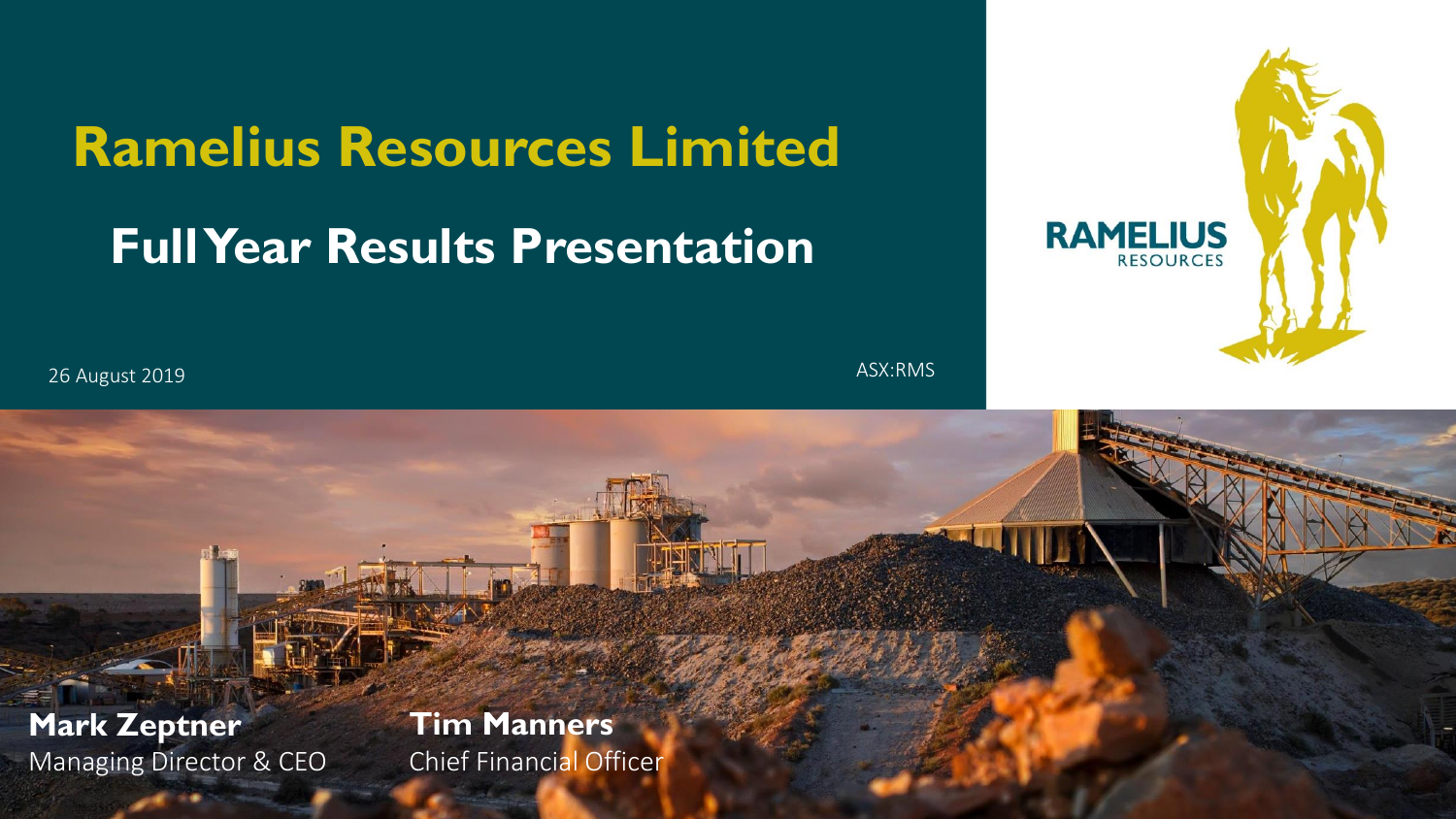#### **Forward Looking Statements**

This presentation contains certain forward looking statements with respect to Ramelius Resources Ltd's (Ramelius) financial condition, results of operations, production targets and other matters that are subject to various risks and uncertainties. Actual results, performance or achievements could be significantly different from those expressed in or implied by those forward looking statements. Such forward looking statements are not guarantees of future performance and involve known and unknown risks, uncertainties and other factors that are beyond the control of Ramelius that may cause actual results to differ materially from those expressed in the forward looking statements contained herein. Ramelius gives no warranties in relation to the information and statements within this presentation.

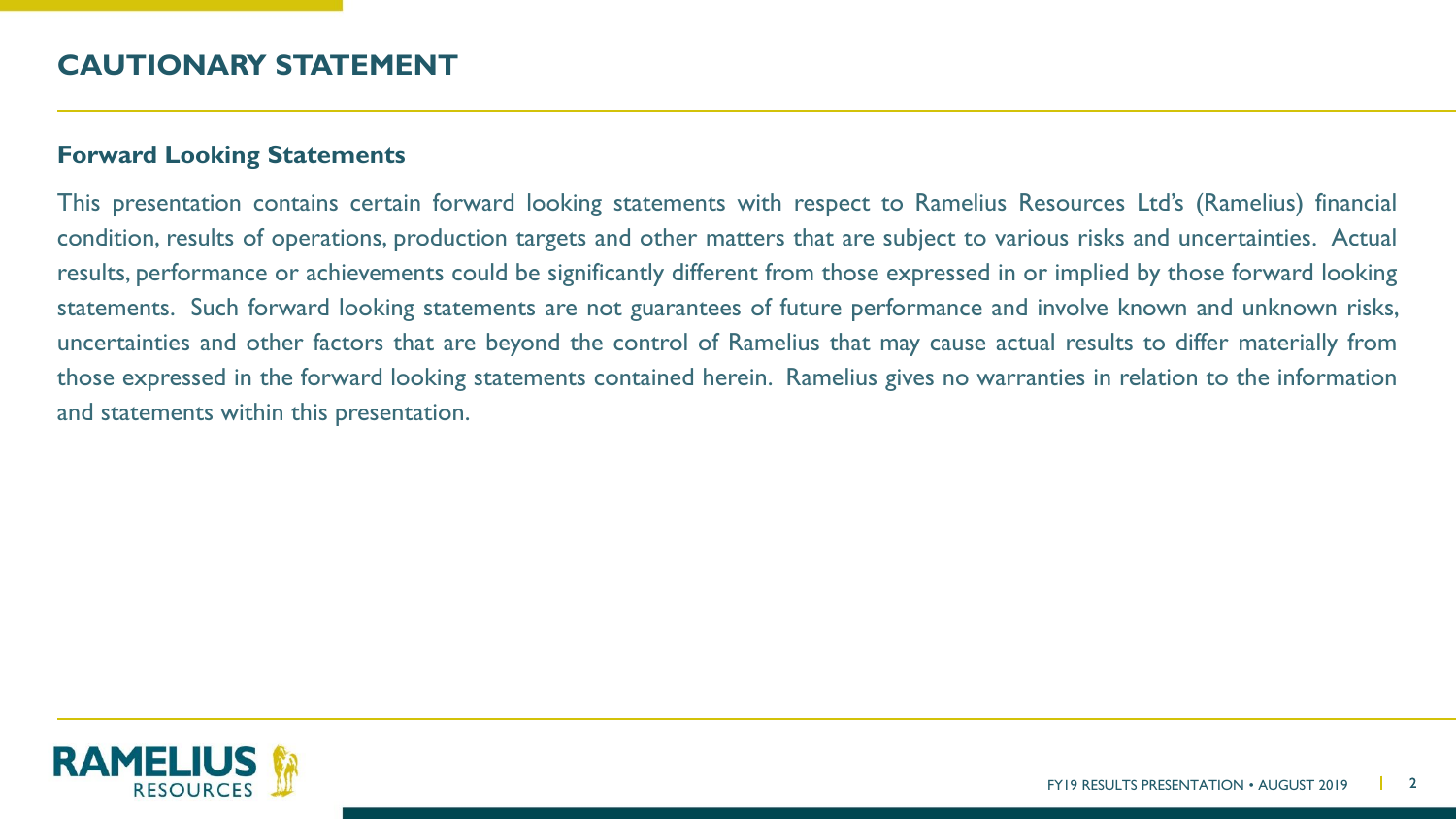# **DELIVERING SHAREHOLDER RETURNS**





✓

✓

✓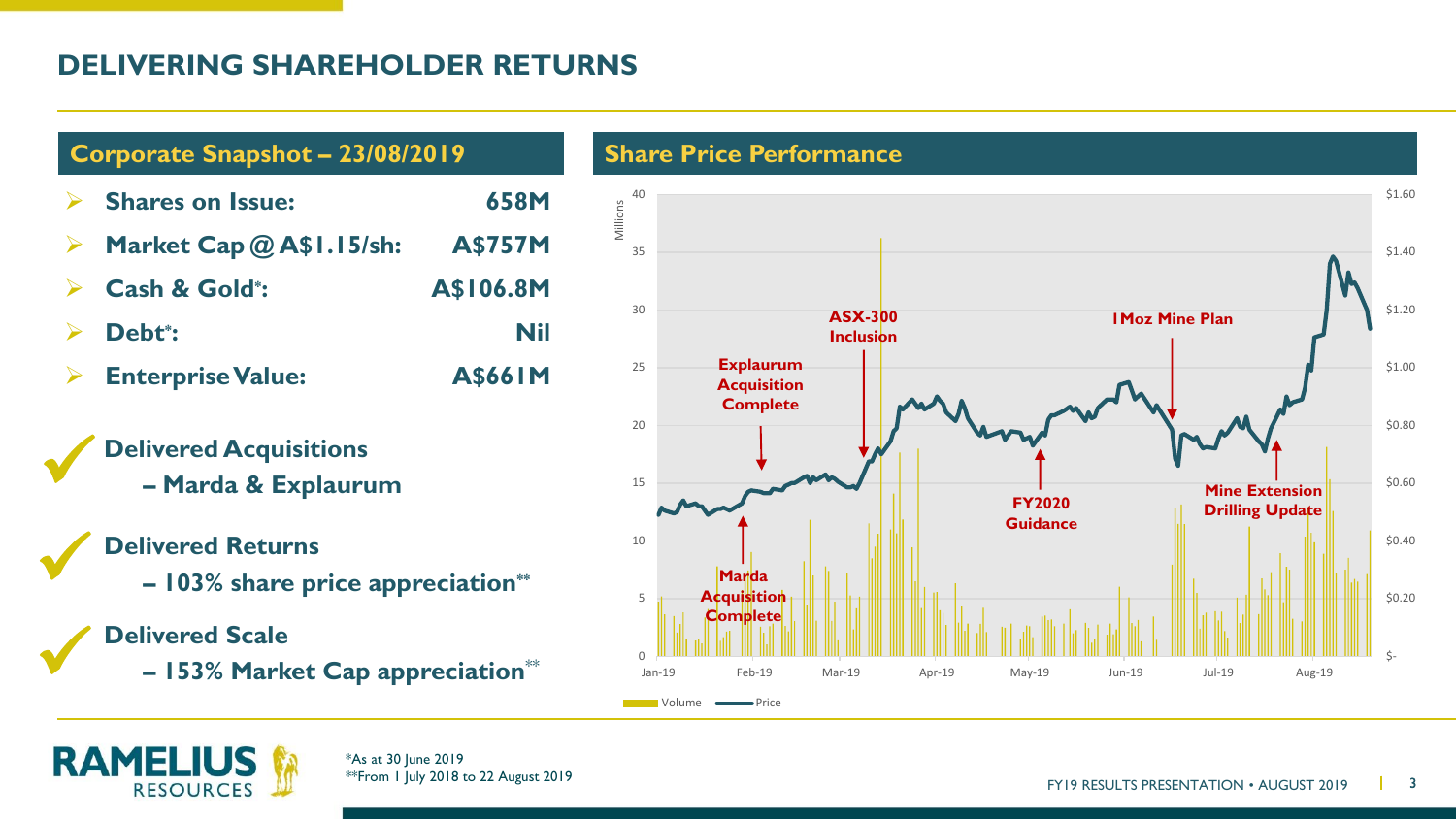# **FY2019 FINANCIAL HIGHLIGHTS^**

| <b>Financials</b>                  | <b>Units</b> | <b>Year End</b><br>30 Jun 2019 | <b>Year End</b><br>30 Jun 2018 | %<br><b>Change</b> |
|------------------------------------|--------------|--------------------------------|--------------------------------|--------------------|
| Revenue                            | A\$'000      | 352,770                        | 341,784                        | 3.2%               |
| <b>EBITDA</b>                      | A\$'000      | 112,214                        | 127,028                        | (11.7%)            |
| <b>EBIT</b>                        | A\$'000      | 30,719                         | 46,248                         | (33.6%)            |
| Net profit after Tax               | A\$'000      | 21,832                         | 30,760                         | (29.1%)            |
|                                    |              |                                |                                |                    |
| <b>Cash Flow from Operations</b>   | A\$'000      | 136,969                        | 118,911                        | 15.2%              |
| Net Mine Cash Flow*                | A\$'000      | 70,741                         | 48,526                         | 45.8%              |
| <b>Group Cash Flow</b>             | A\$'000      | 27,606                         | (3,543)                        | n/a                |
|                                    |              |                                |                                |                    |
| Basic Earnings per share (cents)   | <b>CDS</b>   | 3.7                            | 5.8                            | (36%)              |
| Dividend per Share (fully franked) | <b>Cps</b>   | 1.0                            |                                | n/a                |
| <b>Payout Ratio</b>                | %            | 27%                            | n/a                            | n/a                |
|                                    |              |                                |                                |                    |



^ Refer to ASX Announcement "Appendix 4E and Financial Report for Year Ended 30 June 2019" released today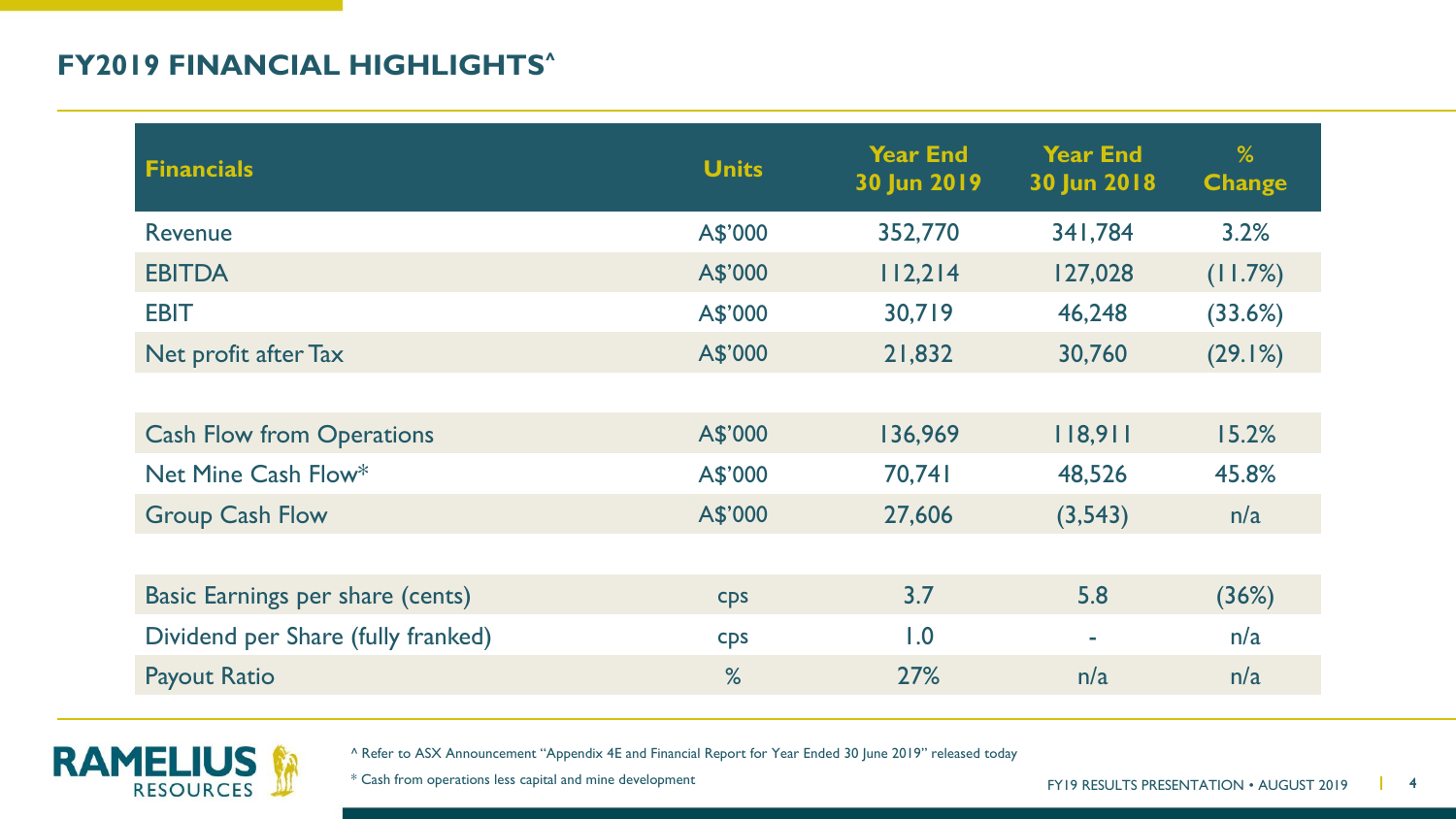# **RECONCILIATION OF NPAT YEAR-ON-YEAR**

- Marginally higher gold sales but with 3% higher realised gold price
- Higher operating costs per ounce largely driven by lower grade at Vivien
- Underlying costs per tonne and costs per bcm remained broadly in line with FY18
- Lower tax expense





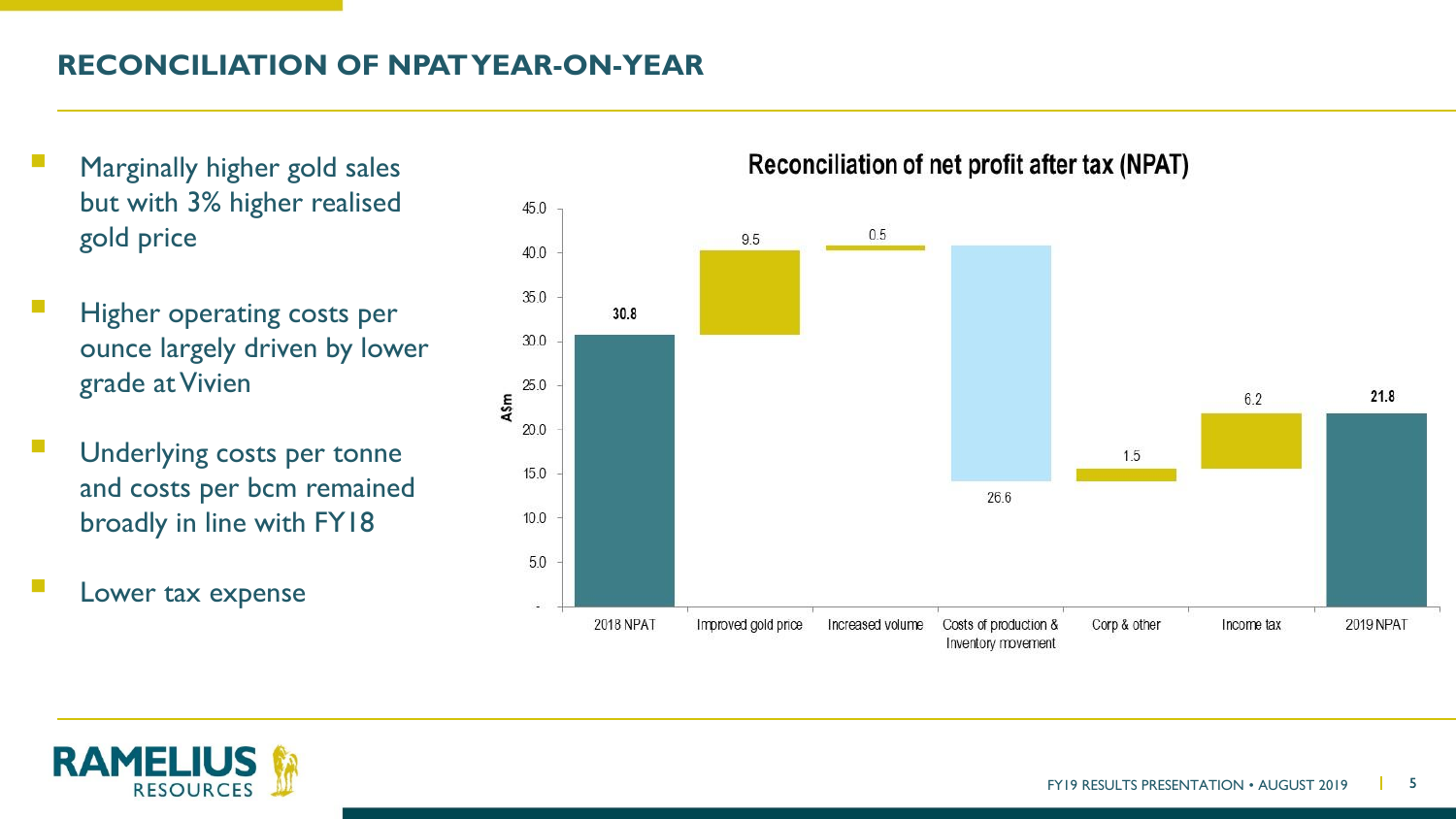### **IMPROVED 2ND HALF PERFORMANCE**

| <b>KPI</b>                       | <b>Units</b>   | HI<br>31 Dec 2018 | H <sub>2</sub><br><b>30 June 2019</b> | <b>Full Year</b><br>2019 | %<br><b>Change</b> |
|----------------------------------|----------------|-------------------|---------------------------------------|--------------------------|--------------------|
| <b>Gold Production</b>           | O <sub>Z</sub> | 104,051           | 92,628                                | 196,679                  | (10.9%)            |
| <b>Gold Sales</b>                | O <sub>Z</sub> | 107,636           | 95,682                                | 203,318                  | (11.1%)            |
| Revenue                          | A\$'000        | 181,846           | 170,924                               | 352,770                  | $(6.0\%)$          |
| <b>Average Price Received</b>    | A\$/oz         | \$1,683           | \$1,783                               | \$1,726                  | 6.1%               |
|                                  |                |                   |                                       |                          |                    |
| <b>EBITDA</b>                    | A\$'000        | 50,036            | 62,178                                | 112,214                  | 24.3%              |
| Net profit after Tax             | A\$'000        | 4,777             | 17,055                                | 21,832                   | 357.0%             |
|                                  |                |                   |                                       |                          |                    |
| <b>Cash Flow from Operations</b> | A\$'000        | 63,525            | 73,444                                | 136,969                  | 15.6%              |
| Net Mine Cash Flow*              | A\$'000        | 36,715            | 34,026                                | 70,741                   | (7.3%)             |
| <b>Group Cash Flow</b>           | A\$'000        | 19,278            | 8,328                                 | 27,606                   | (56.8%)            |

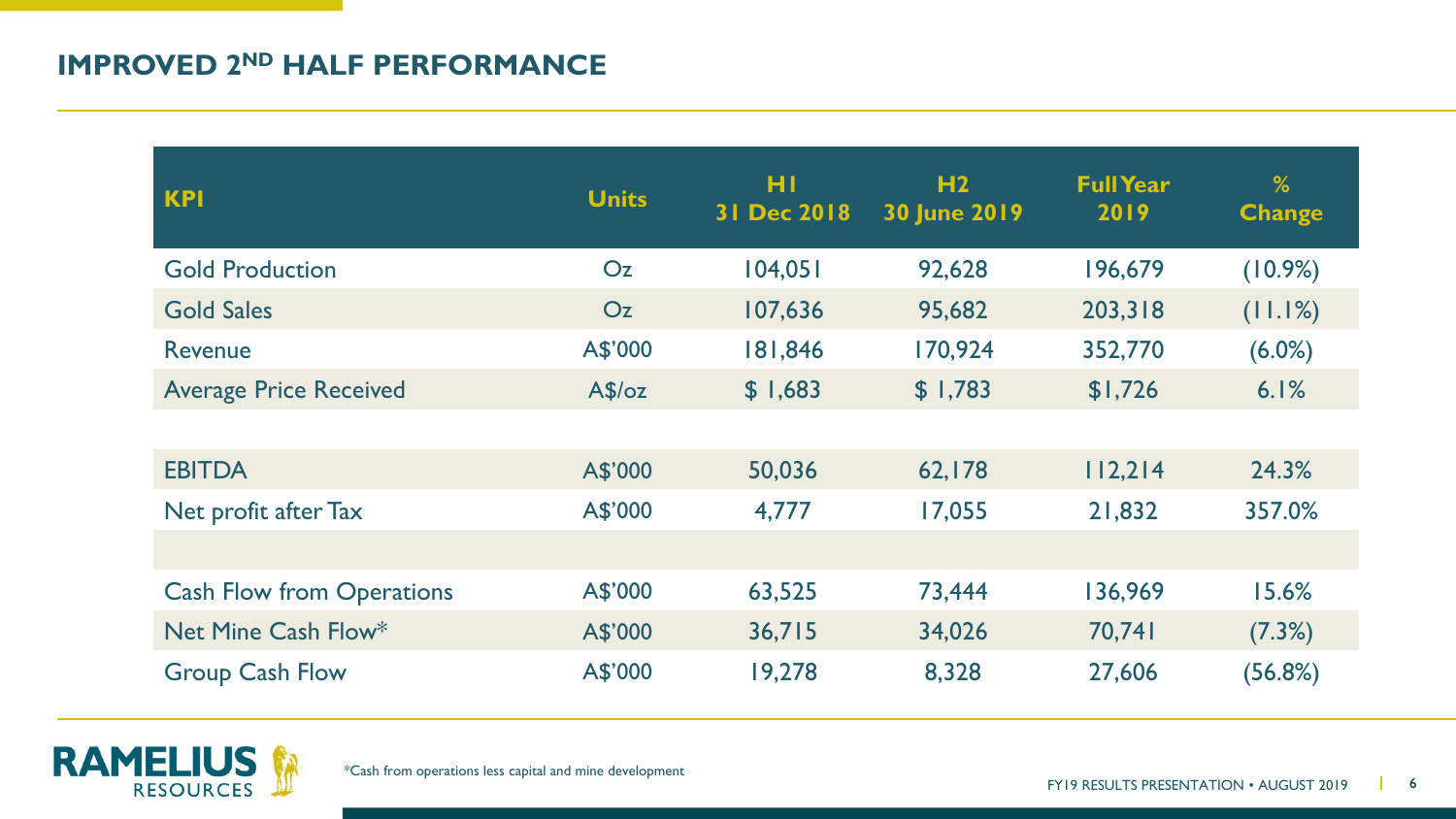# **MARGINS RISING: COST CONTROL & IMPROVING GOLD PRICE**

- Very consistent AISC profile over past 5 years…varying less than 5% over timeframe
- Expanding margins in gold bull market…AUD price at record levels going into FY20
- Gold production increased by 250% over 5 years



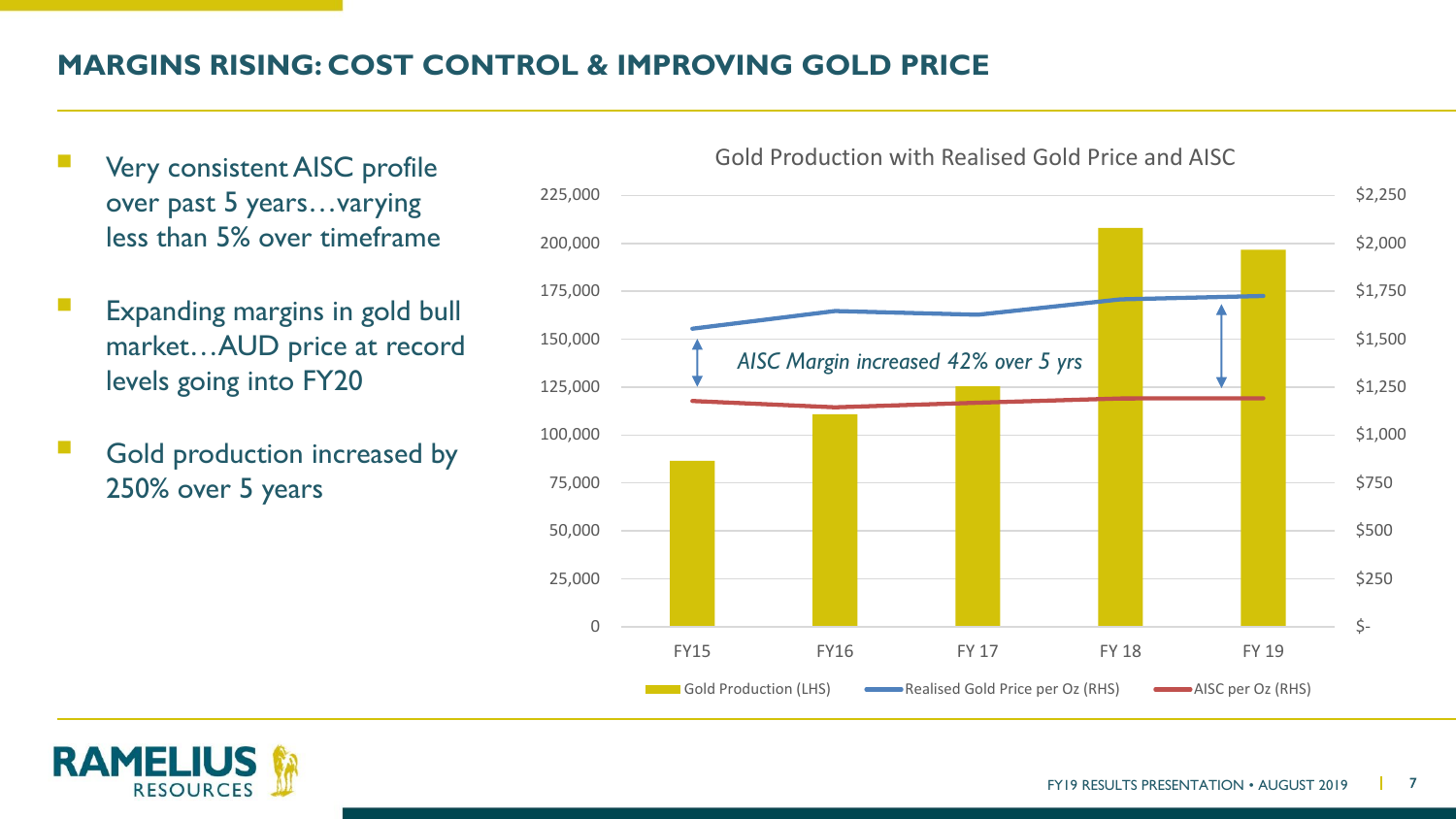#### **5 YEARS OF PROFITS**



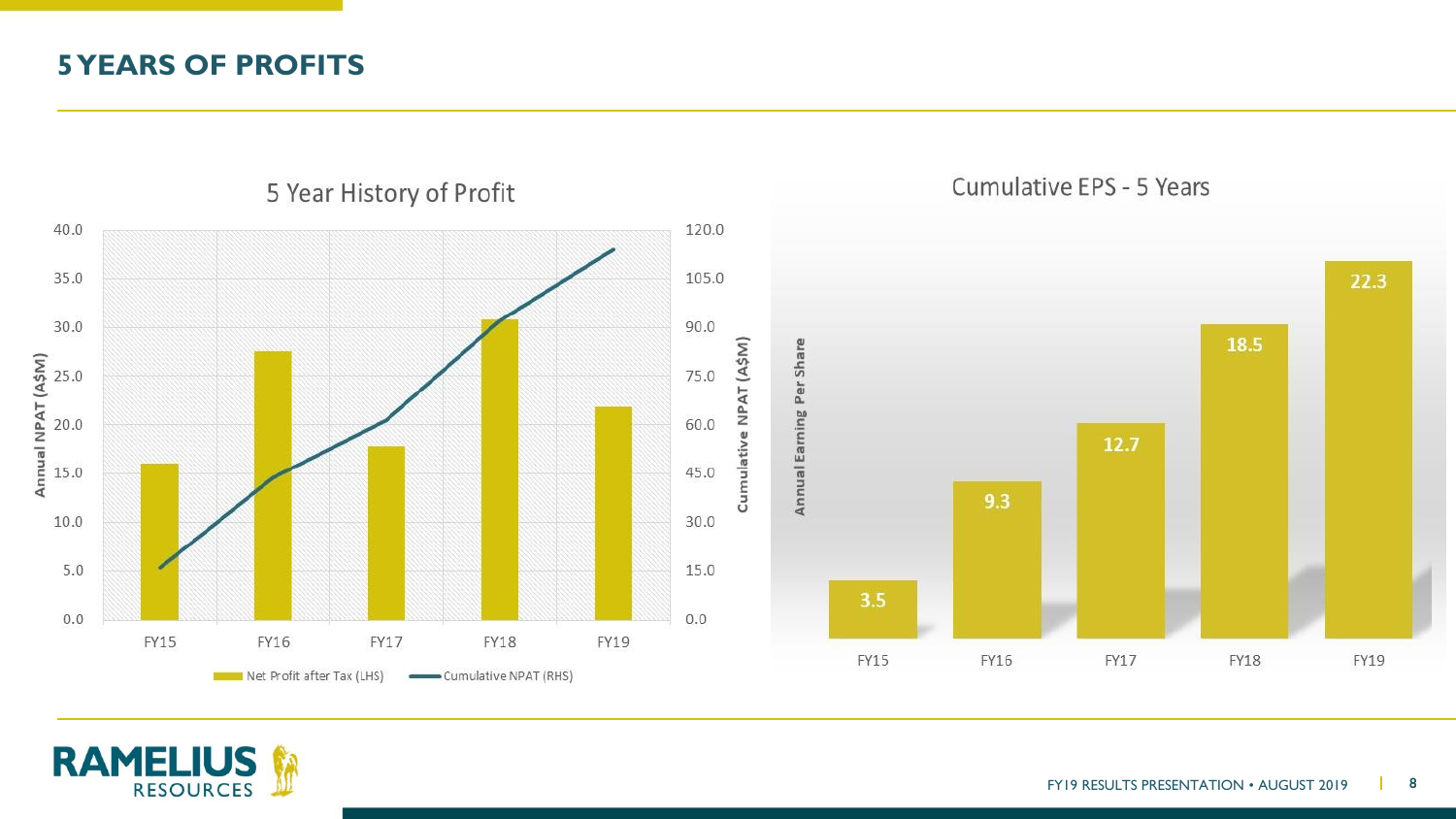# **BALANCE SHEET**



- **E** Very strong liquidity
- **SI06.8M** in cash & bullion
- **Approx. 58,000 ozs contained in stockpiles** scheduled for processing over coming years
- $\blacksquare$  Net Assets \$279M (up 38% y-o-y)
- $\blacksquare$  No debt
- Poised to act on growth opportunities, both internal and external



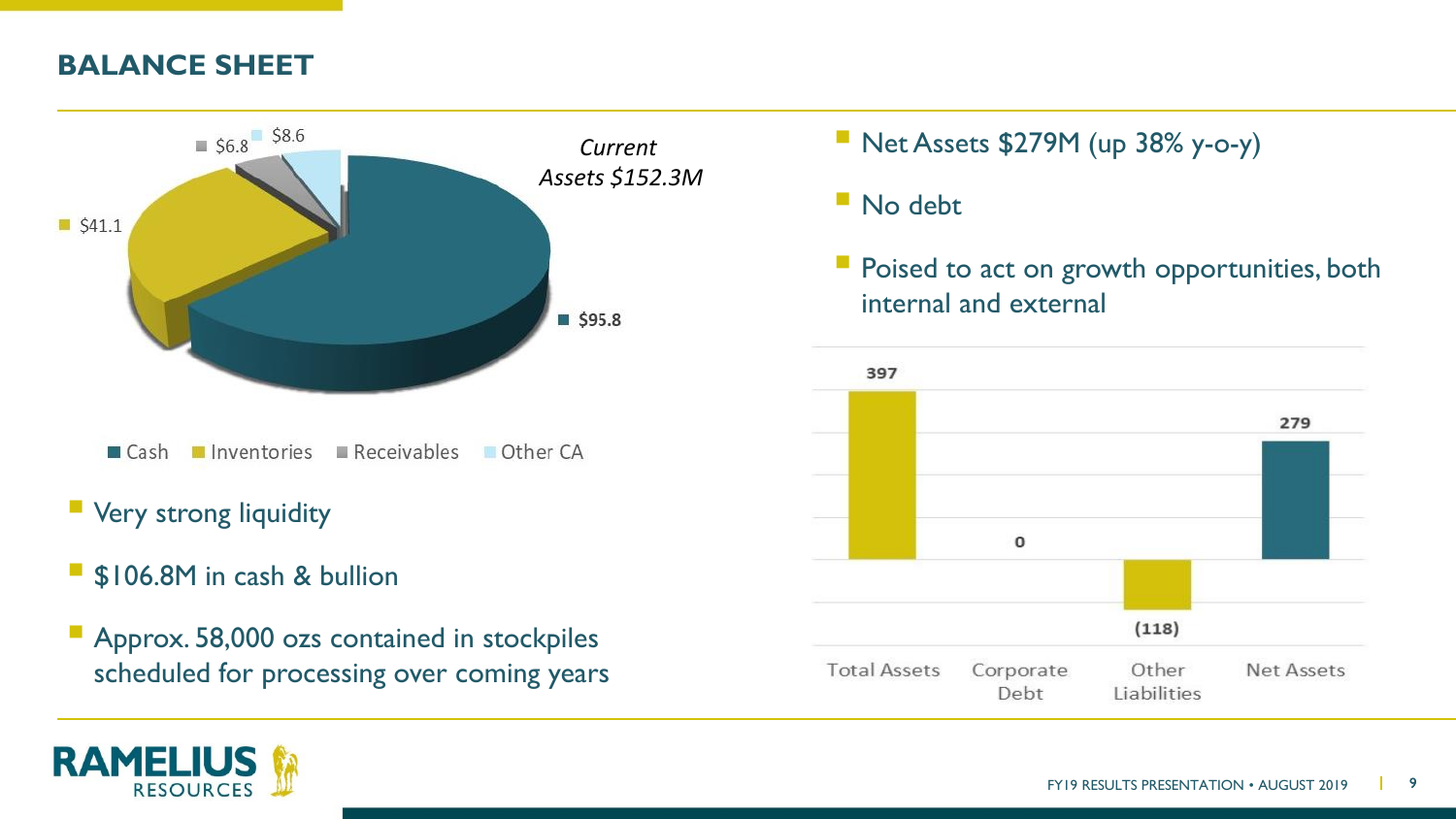### **DEMONSTRABLE HISTORY OF ADDING VALUE\***

- positive (net) cash flow from new projects
- Tampia financial investment decision to be made later this calendar year
- Marda in development now
- Balance sheet strength to be applied to new acquisitions as opportunities arise



\* Unaudited cash flows by project

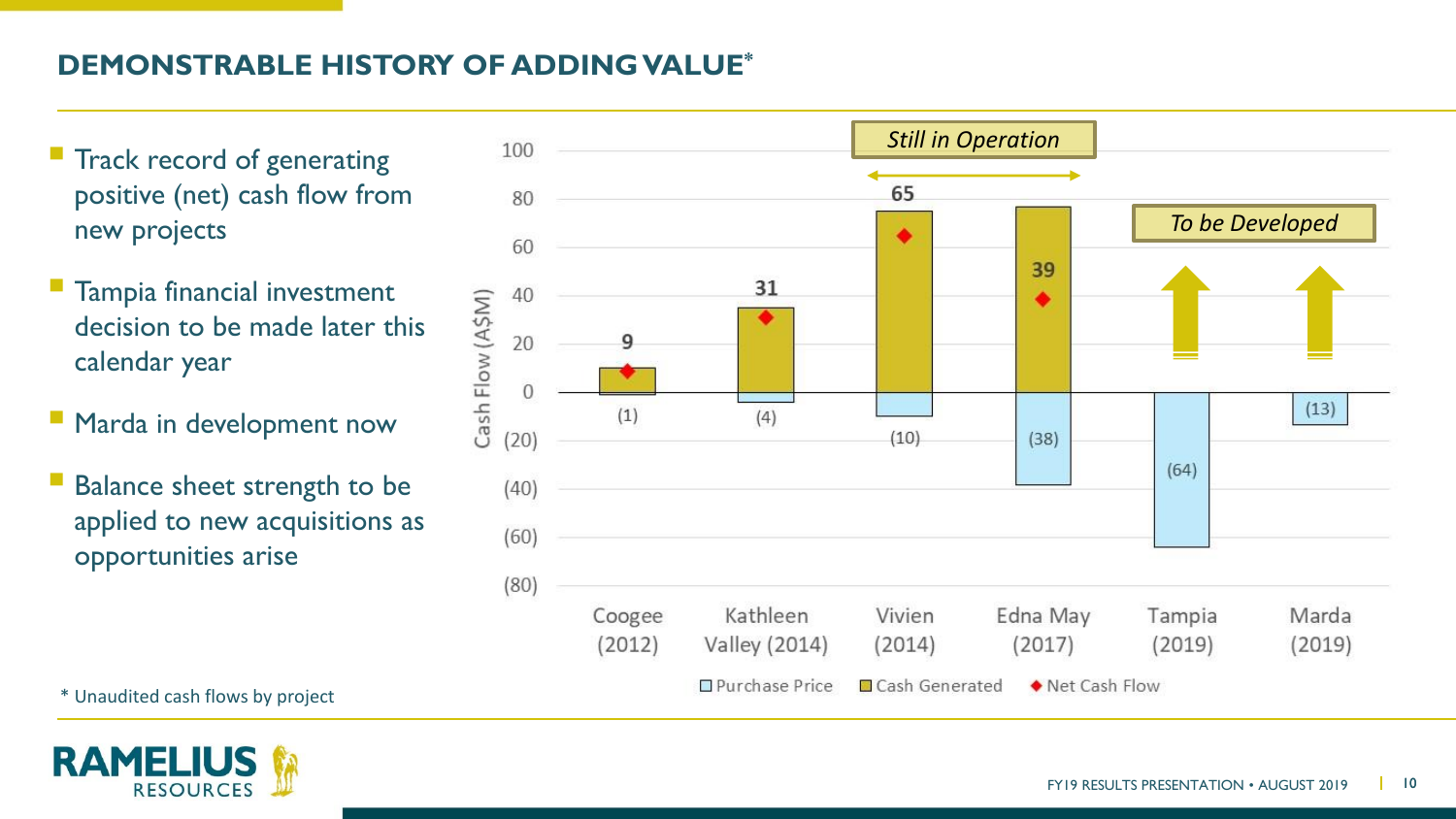### **FY2019 KEY FINANCIAL HIGHLIGHTS**

| <b>Earnings</b>         | • EBITDA: A\$112.2M (2018: A\$127.0M)<br>• NPAT: A\$21.8M (2018: A\$30.8M)                                                          |
|-------------------------|-------------------------------------------------------------------------------------------------------------------------------------|
| <b>Cashflow</b>         | • Cash from operating activities: A\$137M (2018: A\$119M)<br>• Net Mine Cash Flow: A\$71M (2018: A\$49M)                            |
| <b>Balance Sheet</b>    | • Cash & Bullion: A\$106.8M (2018: A\$95.5M)<br>• Debt free; capacity to secure debt if required                                    |
| <b>Dividend Payment</b> | • Directors declare 1.0c fully franked dividend (27% payout ratio)<br>· Record date of 4 Sept 2019 and a payment date of 4 Oct 2019 |